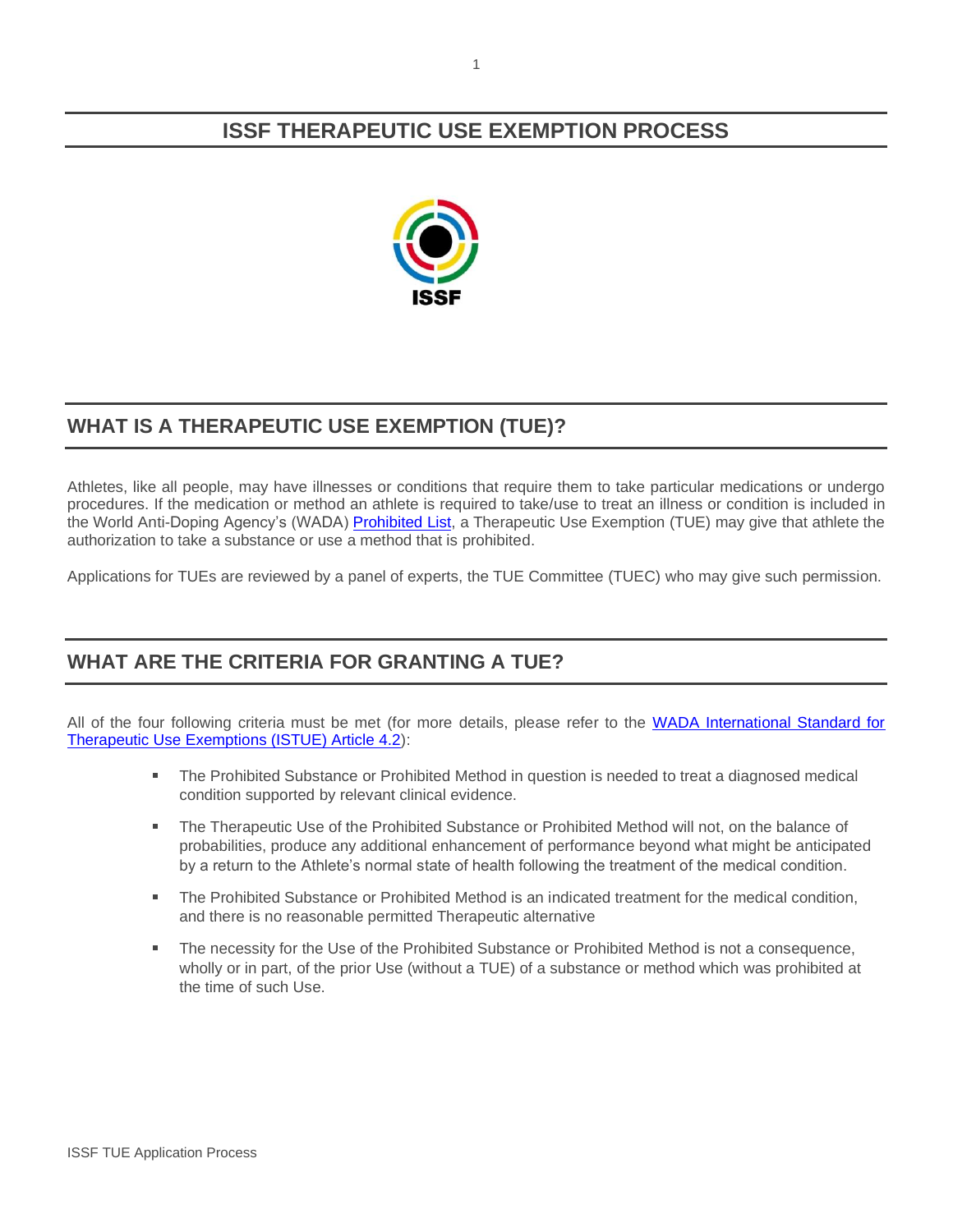# **WHO SHOULD APPLY FOR A TUE TO ISSF WHERE AND WHEN?**

First, check if the required medication or method you intend to take or use appears on the Prohibited List.

You have the responsibility to inform your doctors that you are an athlete subject to doping control, and your doctors should check the Prohibited List whenever they prescribe a medication / method to you. If the substance / method is prohibited, check with your doctors if there are any alternative treatments that are not prohibited. If not, you must apply for a TUE.

Second, check your competition level to determine to which organization, and when to apply for a TUE.

 $\blacktriangleright$ **If you are an International-Level Athlete** *which means that you hold an ISSF ID or have qualified to participate*  in an ISSF international event or Major Event Organization's event, you must apply to ISSF in advance, as soon as the need arises, unless there are emergency or exceptional circumstances.

For substances prohibited in-competition only, you should apply for a TUE at least 30 days before your next competition.

Please refer to the section "*How to apply to ISSF for a TUE*?" below.

If you already have a TUE granted by your National Anti-Doping Organization (NADO) **PLEASE NOTE that your national-level TUE is not automatically valid for international ISSF competitions.**

Your NADO's TUE is only valid at the national level, and you must submit a request for recognition by ISSF**.** 

Please refer to the section "*How to submit a request for recognition of your NADO's TUE to ISSF*?" below.

#### **CAN I GET A RETROACTIVE TUE?**

Per ISTUE Article 4.1, you may only apply retroactively for a TUE to ISSF if:

- **You required emergency or urgent treatment of a medical condition.**
- **There was insufficient time, opportunity or other exceptional circumstances that prevented you from submitting the TUE application, or having it evaluated, before getting tested.**
- **You are a lower-level athlete who is not under the jurisdiction of ISSF or a NADO and were tested.**
- **You tested positive after using a substance Out-of-Competition that is only prohibited In-Competition (for example glucocorticoids).**

#### Per ISTUE Article 4.3

**In rare and exceptional circumstances and notwithstanding any other provision in the ISTUE,** you may apply for and be granted retroactive approval for a therapeutic use of a prohibited substance or method, if considering the purpose of the Code, it would be manifestly unfair not to grant a retroactive TUE.

This unique retroactive TUE will only be granted with the prior approval of WADA (and WADA may in its absolute discretion agree with or reject the ISSF's decision).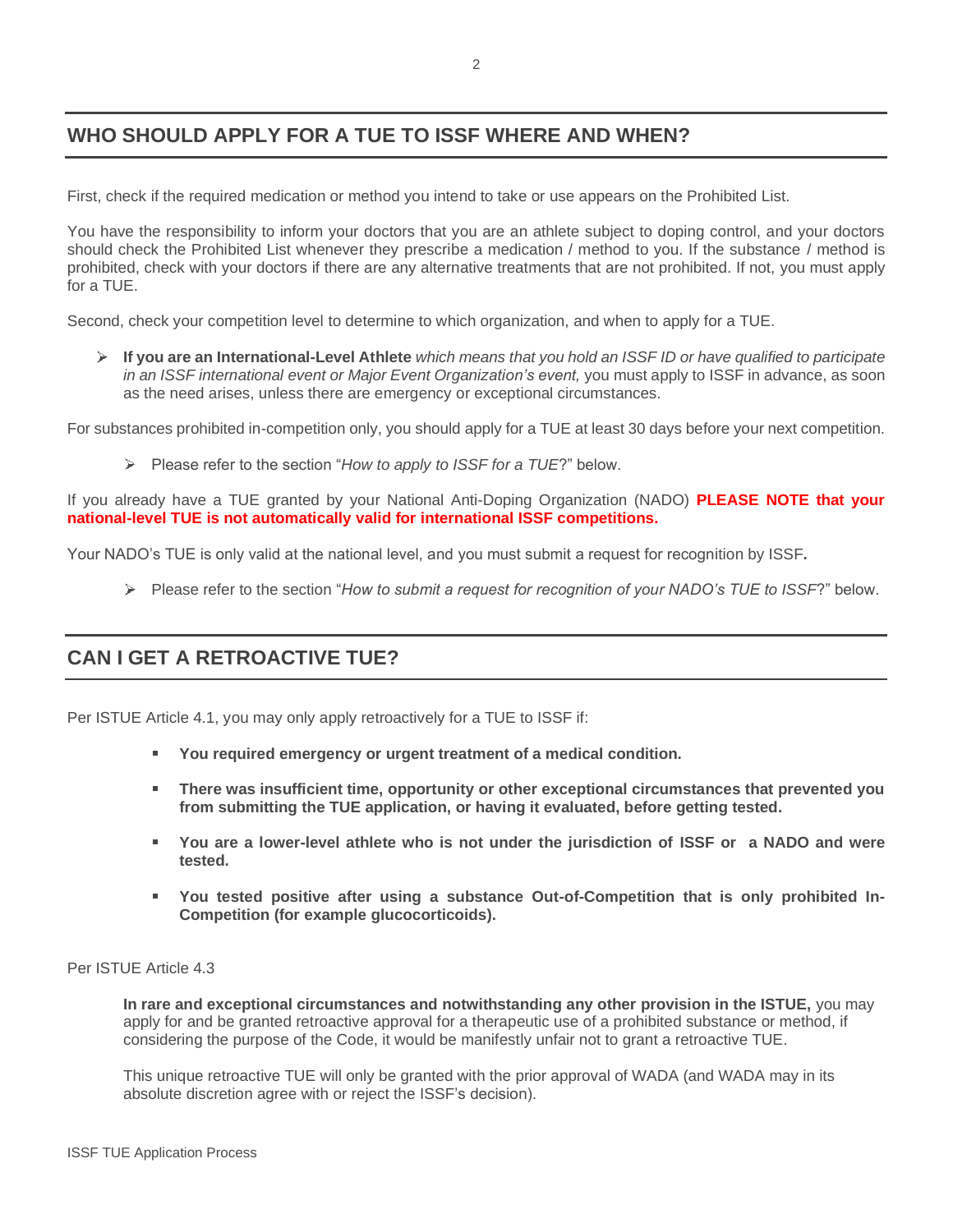#### **Important note**:

Using a prohibited substance before being granted a TUE could result in an Adverse Analytical Finding and a potential anti-doping rule violation.

In case an application for a retroactive TUE is necessary following sample collection, you are strongly advised to have a medical file prepared and ready to submit for evaluation.

#### **HOW TO APPLY TO ISSF FOR A TUE?**

ISSF encourages TUE applications using the form available in ADAMS and submitting the required medical file through ADAMS. If you do not have an ADAMS account yet, please contact Doris Fischl (doris@issf-sports.org). She will assist you to have your account set up.

Otherwise, please download the ISSF's TUE Application Form **ISSF - [International Shooting Sport Federation -](https://www.issf-sports.org/theissf/antidoping/therapeutic_use_exemption.ashx) issf**[sports.org,](https://www.issf-sports.org/theissf/antidoping/therapeutic_use_exemption.ashx) and once duly completed and signed, send it together with the required medical file to Doris Fisch[l doris@issf](mailto:doris@issf-sports.org)[sports.org.](mailto:doris@issf-sports.org) You are encouraged to password protect your application.

Your TUE application must be submitted in legible English (of French) using capital letters or typing.

The medical file must include:

- A comprehensive medical history, including documentation from the original diagnosing physician(s) (where possible);
- The results of all examinations, laboratory investigations and imaging studies relevant to the application;
- If the medical file is not in English or French, a summary explaining, in English or French, the key elements of the diagnosis, clinical examinations, medical tests and treatment plan must be provided.

Any TUE application that is not complete or legible will not be dealt with and will be returned for completion and resubmission.

To assist you and your doctor in providing the correct medical documentation, we suggest consulting the WADA's [Checklists for TUE applications](https://www.wada-ama.org/en/resources/search?f%5B0%5D=field_resource_collections%3A225&f%5B1%5D=field_resource_versions%253Afield_resource_version_language%3A91) for guidance and support, and [Medical Information to Support the Decisions of TUECs](https://www.wada-ama.org/en/resources/search?f%5B0%5D=field_resource_collections%3A158) for guidance on specific common medical conditions, treatments, substances, etc.

Keep a complete copy of the TUE application form and all medical information submitted in support of your application, and proof that it has been sent.

# **HOW TO SUBMIT A REQUEST FOR RECOGNITION OF MY NADO'S TUE TO ISSF?**

Any national-level athlete holding a national-level TUE must expressly inform ISSF of the national-level TUE and request ISSF recognition of the TUE prior to competing in any international competition. Email contact information must be included with the application for recognition so that ISSF may contact the athlete or the NADO if additional information is required.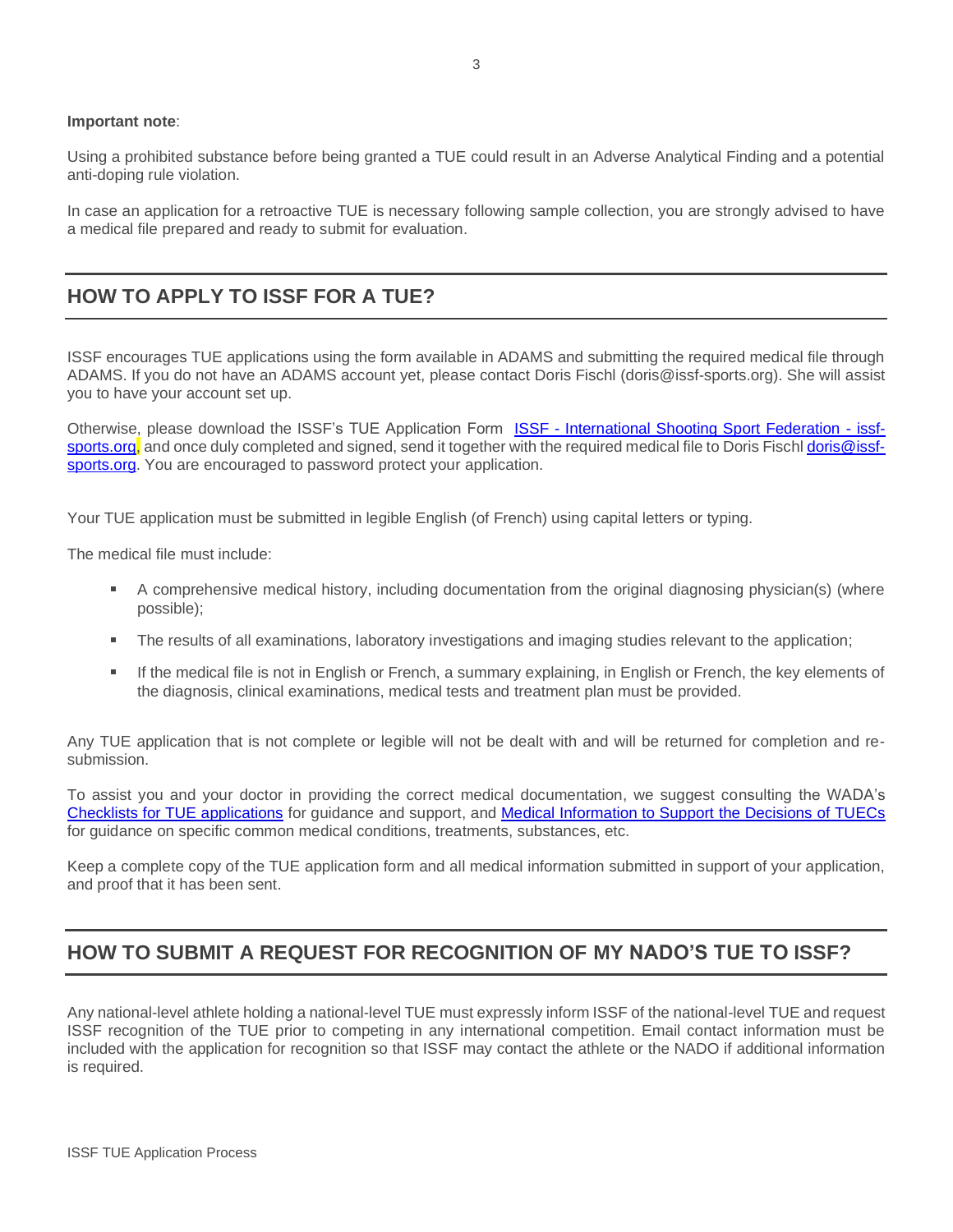Your request for recognition must be submitted using the copy of your NADO's TUE certificate, application form (in English [or French]) and supporting medical file. Please send it to Doris Fischl [doris@issf-sports.org.](mailto:doris@issf-sports.org)

It is not necessary to translate all medical information into English [or French]. However, an English [or French] summary explaining the diagnosis and key information about medical exams, medical tests and treatment plans is required. Any additional documentation or translation required for the ISSF TUEC to assess a TUE application will always be at the Athlete's cost.

Any request for recognition that is not complete or legible will not be dealt with and will be returned for completion and re-submission.

Keep a complete copy of the proof that your request for recognition has been sent to ISSF.

You can also simply submit your request for recognition to ISSF quoting your ADAMS NADO's TUE reference number, if provided.

### **WHEN WILL I RECEIVE A DECISION ON MY TUE APPLICATION [OR REQUEST FOR RECOGNITION]?**

ISSF's TUEC's decision will be communicated in writing to you within 21 days from the date of receipt of the complete TUE application [or request for recognition], including any additional medical information.

The request for recognition is typically communicated to you within a week if no additional medical documentation is requested from the ISSF TUE Committee.

# **WHAT ABOUT THE RENEWAL OF MY TUE?**

Each TUE has a specific duration, at the end of which it expires automatically. Should you need to continue to use the prohibited substance or method, it is your responsibility to submit a new application for a TUE with updated medical information ahead the expiry date, so that there is sufficient time for a decision to be made prior to the expiry of the current TUE.

#### **Important note:**

The presence (following sample collection), use, possession or administration of the prohibited substance or method shall be consistent with the terms of your TUE. Therefore, in the event that, after your TUE is granted, you require a materially different dosage, frequency, route or duration of administration, you must apply for a new TUE.

# **WHAT IF MY ISSF TUE APPLICATION IS DENIED?**

A decision to deny a TUE application includes a written and reasoned explanation for the denial. If it is not clear to you, please contact ISSF to understand exactly why the TUE was denied. Sometimes, there may be a critical piece of information, diagnostic test, laboratory results missing, etc.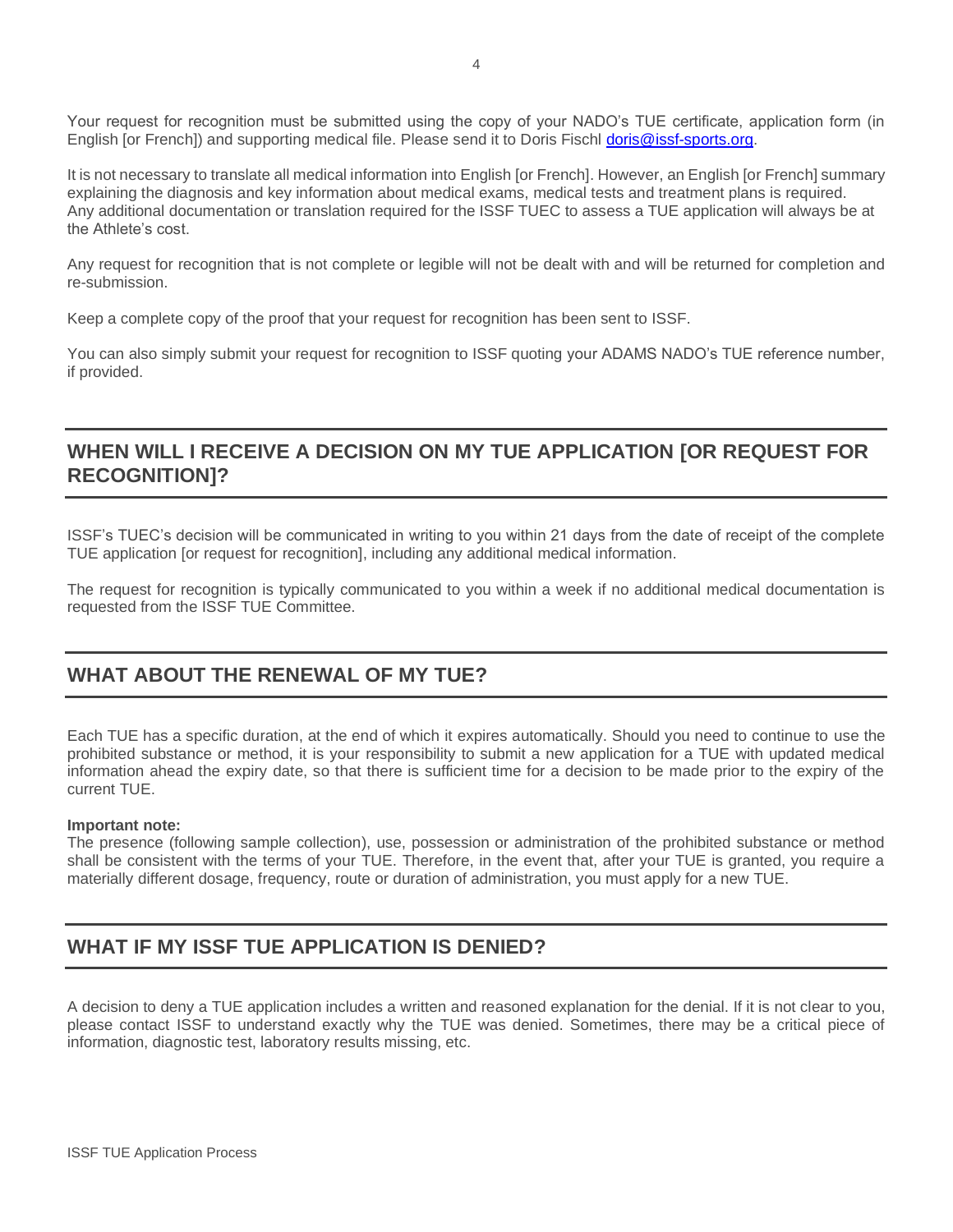Failing this, you and/or your NADO may refer the matter to WADA for review no later than 21 days after the decision was rendered by the TUEC by sending the same information that you submitted to your TUEC and on which they based their decision to deny the TUE via registered mail at:

WADA Medical Director World Anti-Doping Agency 800 Square Victoria Montreal, H4Z 1B7, QC, Canada

The email address to enquire and/or send the request for review is: [medical@wada-ama.org](mailto:medical@wada-ama.org) However, WADA is not obliged to proceed with such review. In that case, you and/or your NADO may appeal to the Court of Arbitration for Sport (CAS).

#### **WHAT IF MY NADO'S TUE IS NOT RECOGNIZED BY ISSF?**

You and/or your NADO have 21 days from the date of decision to refer the matter to WADA for review. The email address to enquire and/or send the request for review is: [medical@wada-ama.org.](mailto:medical@wada-ama.org) Alternatively, you may send to:

WADA Medical Department World Anti-Doping Agency Stock Exchange Tower 800 Place Victoria (Suite 1700) P.O. Box 120 Montreal (Quebec) H4Z 1B7 Canada

The same information that was provided to your NADO should be submitted to WADA. Please use a secure on-line method unless sending by registered mail.

Pending WADA's decision, your NADO TUE remains valid for national-level competition and out-of-competition testing only.

If the matter is not referred to WADA for review, your NADO must determine whether the original TUE that was granted should remain valid for national-level Competition and Out-of-Competition Testing.

# **WHAT ABOUT CONFIDENTIALITY?**

All the information contained in a TUE application, including the supporting medical information and any other information related to the evaluation of your TUE request is kept strictly confidential and treated in accordance with the Athlete's Declaration contained in the ADAMS TUE process. Please review the terms of the Athlete's Declaration carefully.

All members of the ISSF UEC and any other authorized recipients of your TUE request and related information are subject to a professional or contractual confidentiality obligation and have signed ISSF forms in this regard agreeing to maintain all your personal information in strict confidentiality.

Note that should you wish to revoke the right of the ISSF's TUEC to obtain the information related to your TUE request in accordance with the Athlete's Declaration in ADAMS, your TUE application will be deemed withdrawn without approval [or recognition] being granted.